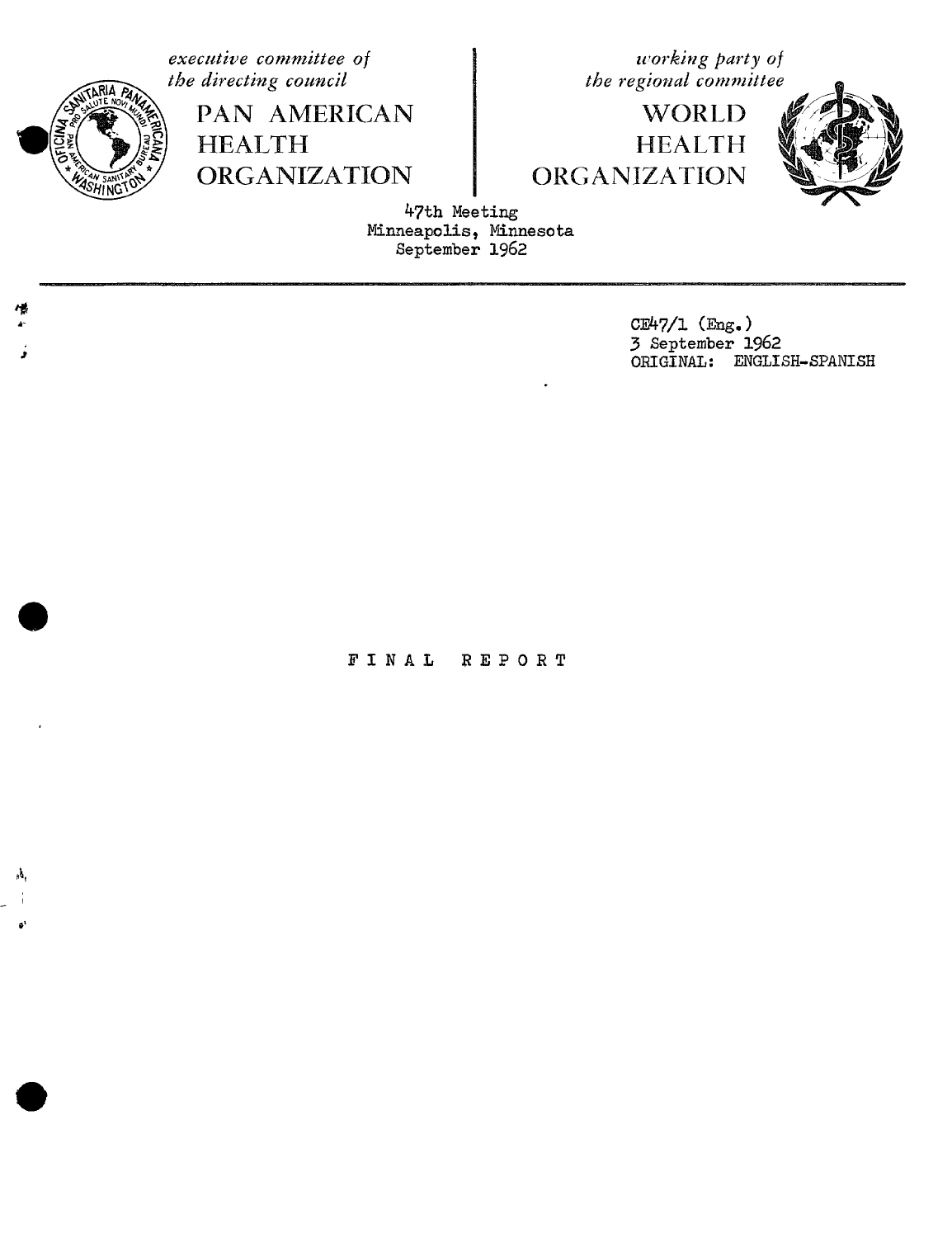# TABLE OF CONTENTS

|     | Date of the 48th Meeting of the Executive<br>Committee |  |
|-----|--------------------------------------------------------|--|
| -2. | Study on the organization of the Conference            |  |

 $\mathcal{P}^{\star}$ 

 $\mathbf{x}^{\star}$ 

ì

¥

Page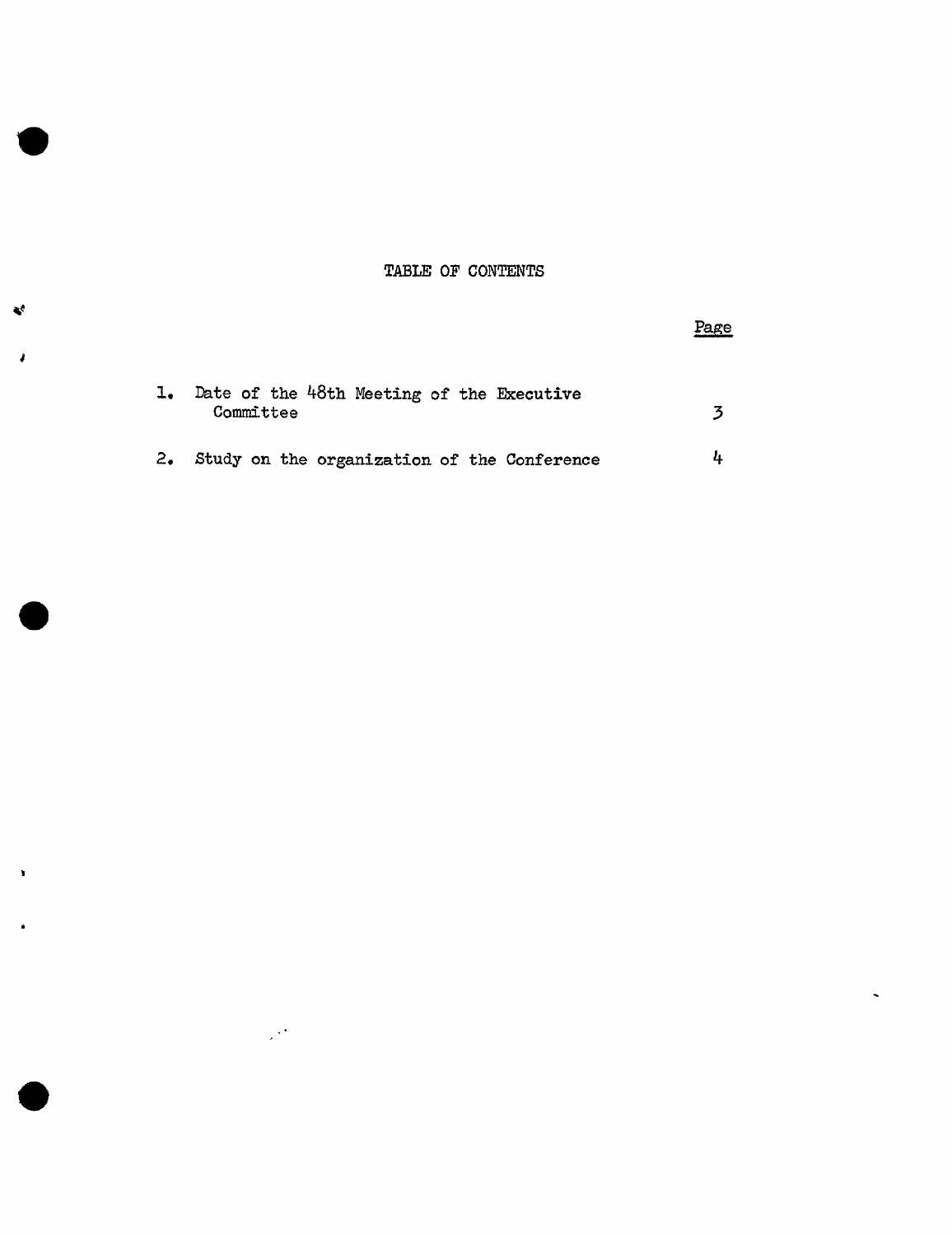c 7**/**1 (Eng.) 3 September 1962 ORIGINAL: ENGLISH-SPANISH

#### FINAL REPORT

The 47th Meeting of the Executive Committee of the Pan American Health Organization was held in Minneapolis, Min**n**esota, at the Pick-Nicollet Hotel on 3 September 1962, as convoked by the Director of the Pan American Sanitary Bureau. The following members of the Committee\_ obser**v**ers, and officers of the Bureau were present at the meeting:

## Members:

Dr. Victorio Vicente Olguin ARGENTINA Dr. Alfonso Ao S. yon der Becke Dr. Alfredo Leonardo Bravo CHILE Dr. Max Terán Valls **COSTARICA** Dr. Carlos Manuel Prada Diaz Dr. Francisco Urcuyo Maliaño NICARAGUA Dr. Manuel A. S\_nchez-Vigil Dr. Carlos Quir**6**s Salinas PERU Dr. Charles L. Williams UNITED STATES OF UNITED STATES OF AMERICA Mr. Howard B. Calderwood Dr. Orestes Vidovich URUGUAY Member and Secretary ex officio of the Committee: Dr. Abraham Horwitz\_ Direct*o*r PAN AMERICAN SANITARY BUREAU Observers: Dr. Jaime Pérez Archila COLOMBIA Dr. Roberto Nevárez Vásquez externa en ECUADOR Dr. Raymond G. Hyronimus FRANCE

Dr. Robert Rose-Rosette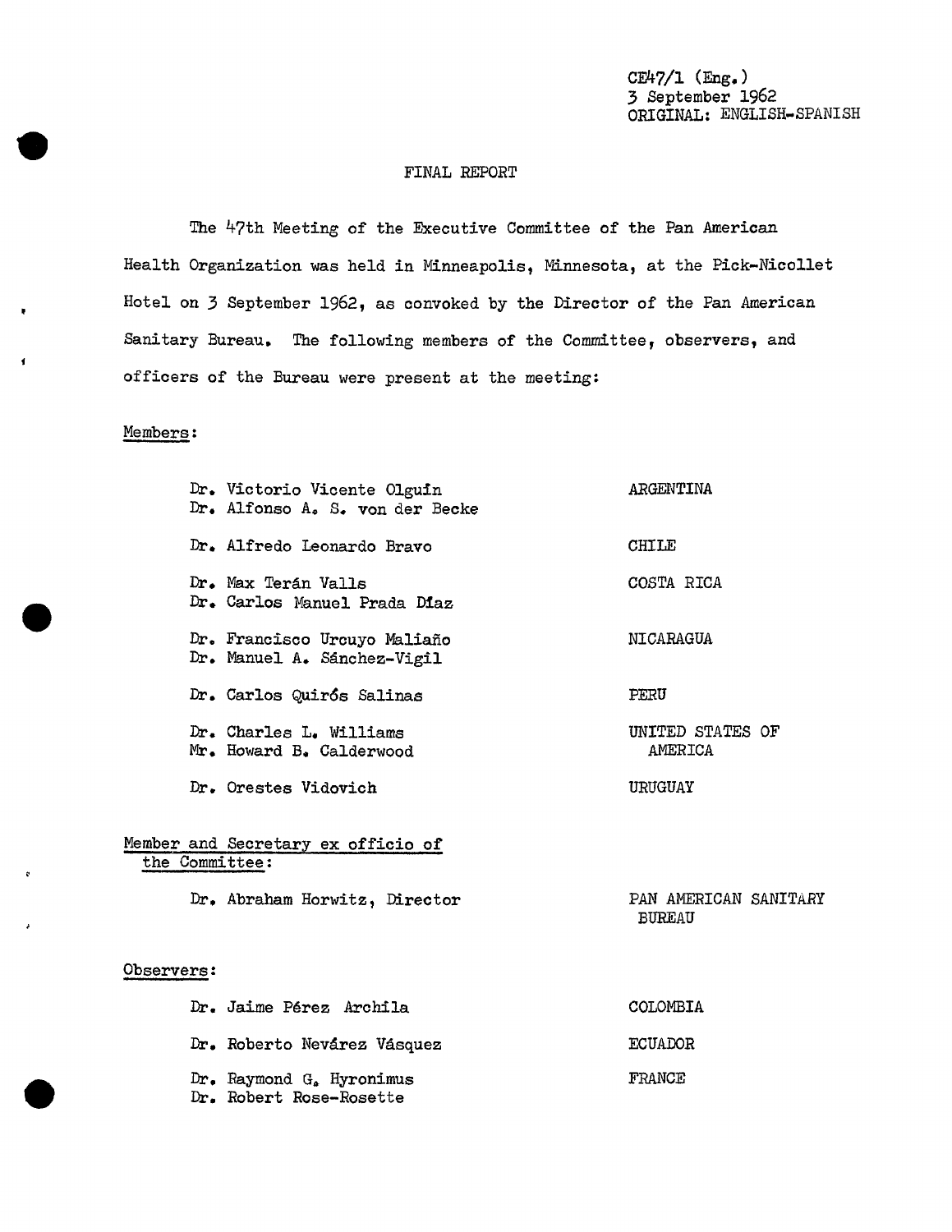## Advisers to the Director of the Pan American Sanitary Bureau:

Dr. John C. Cutler, Deputy Director Dr. Victor A. Sutter, Assistant Director Dr. Stuart Portner, Chief of Administration

### Chief, Secretariat Services:

Dr. José Quero Molares

#### NEW MEMBERS

Dr. Victorio V. Olgufn (Argentina), Acting Chairman, opened the Meeting and welcomed the Representatives of Costa Rica and of the United States of America, the countries which had been elected by the XVI Pan American Sanitary Conference to fill the vacancies that occurred on the expiry of the term of office of Colombia and of E1 Salvador.

#### OFFICERS

The Committee then elected the Chairman of the Executive Committee in conformity with Article 18 of the Constitution and Rule 9 of the Rules of Procedure of the Committee. Dr. Francisco Urcuyo Maliaño, Representative of Nicaragua, was elected and took the Chair. Dr. Alfredo Leonardo Bravo\_ Representative of Chile, was then elected Vice-Chairman.

Dr. Olgufn thanked the retiring representatives, the other members of the Executive Committee, and the staff of the Bureau for their excellent<br>assistance, which had made bis tesk so easy assistance, which had made his task so easy.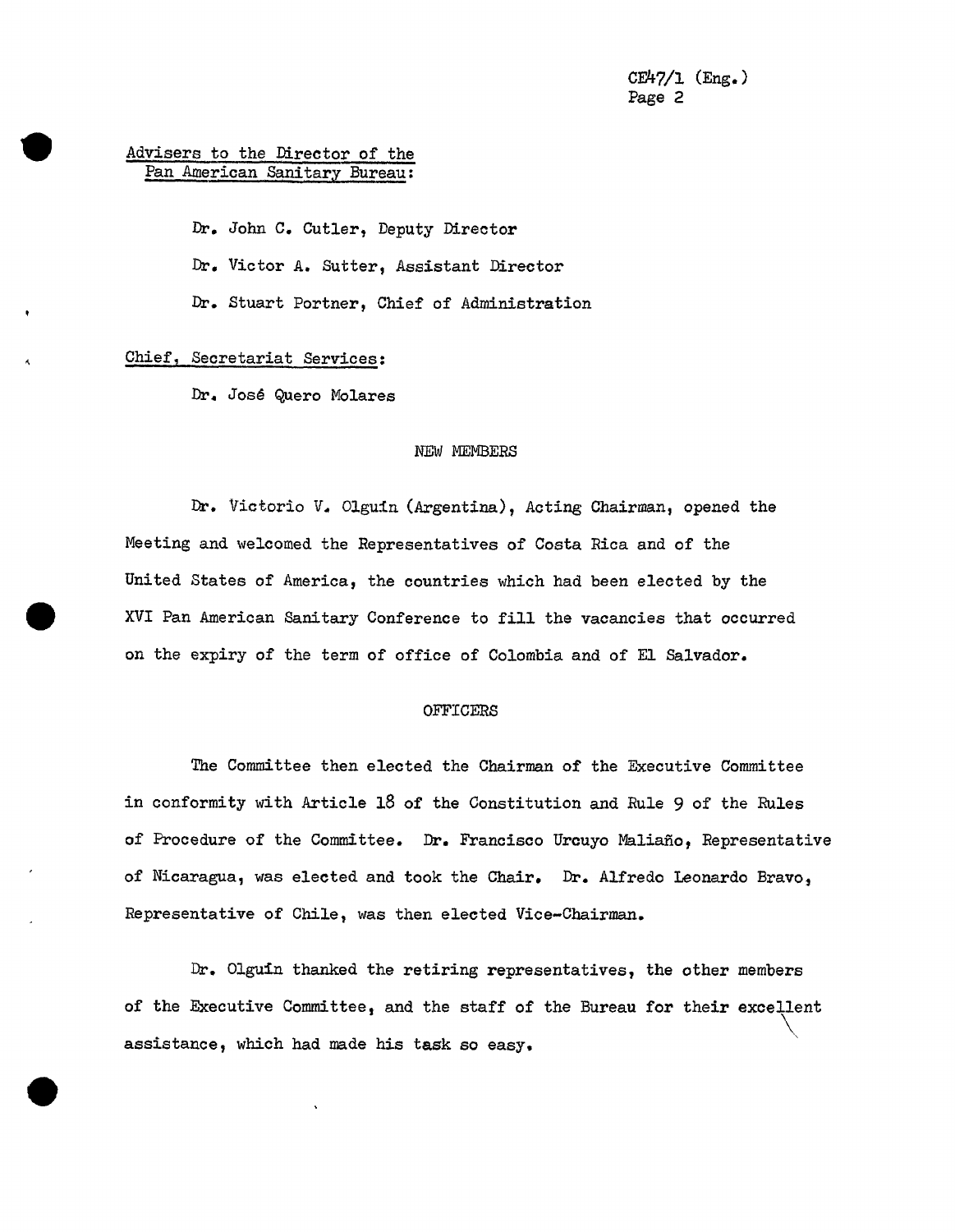Dr. Urcuyo a**n**d Dr. Bravo expressed their thanks to the other members of the Committee for having elected them to offioe.

#### AGENDA

The draft agenda contained in Document AG/1 was adopted.

#### ITEMS DISCUSSED

The following items were discussed during the 47th Meeting:

# 1. Date of the 48th Meeting of the Executive Committee

Dr. Horwitz (Director, PASB) said that it was customary for the spring meeting of the Executive Committee to be held near the date of the World Health Assembly, since the Governments usually designated their representatives on the Committee to attend the World Health Assembly. The Executive Committee, therefore, usually met during the week preceding the opening of the World Health Assembly.

According to the information at his disposal, the Assembly would begin on 7 May 1963, and since experience of Executive Committee meetings showed that at least six days might be needed to get through the agenda, it might be better for the Committee to do what it had done in the past, namely, to authorize the Chairman to fix the date of the  $48th$  Meeting in agreement with the Director of the Bureau and to inform the representatives in due course.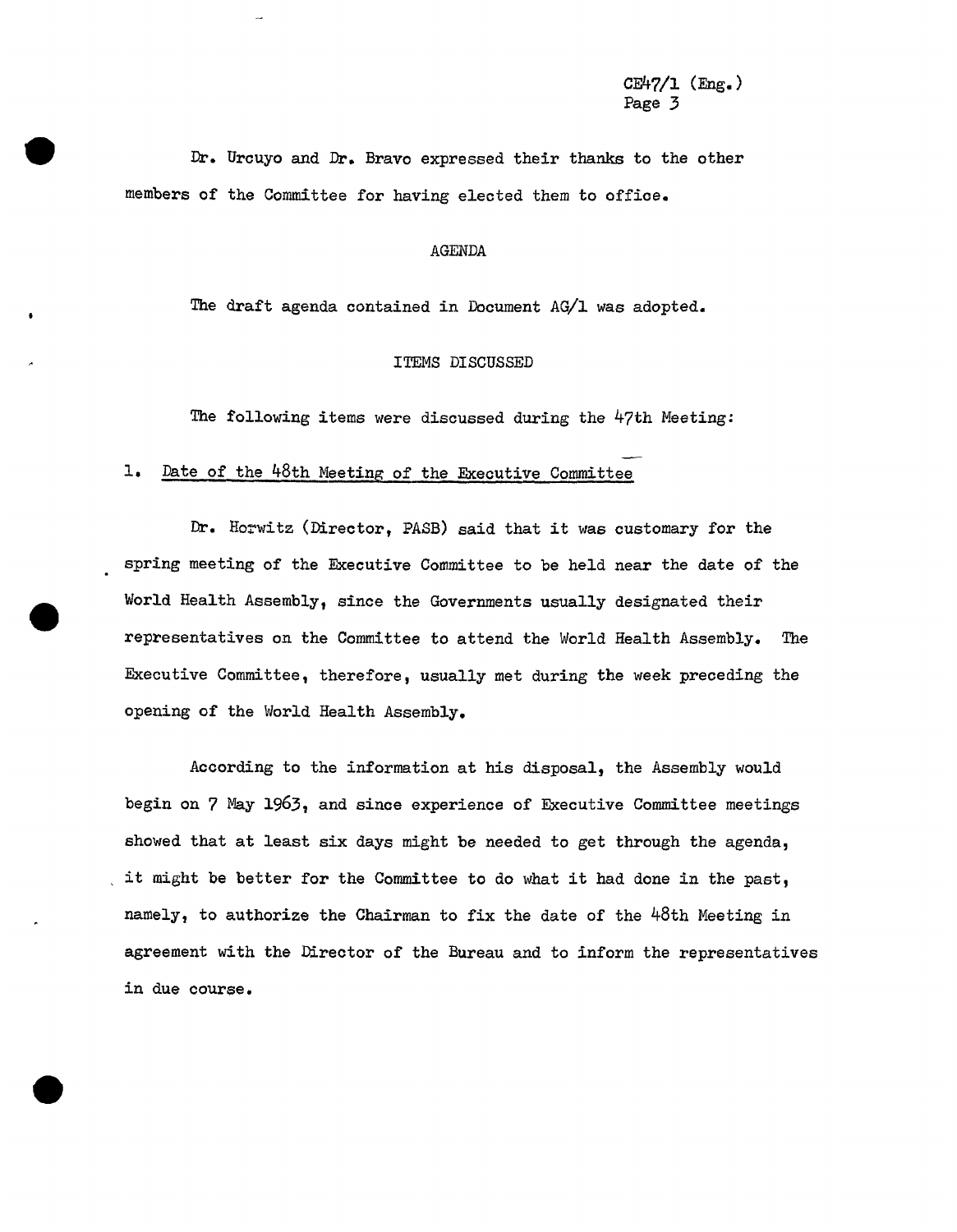Dr. Olguin (Argentina) supported the suggestion made by the Director.

Dr. Bravo (Chile) also supported the suggestion of the Director but recommended that the date fixed should not leave too long a gap between the end of the meeting of the Executive Committee and the beginning of the World Health Assembly.

# It was agreed to authorize the Chairman of the Executive **Committee 0**E47 R1 to fix the date of the 48th Meeting of the Executive Committee in agreement with the Director of the Pan American Sanitary Bureau.

### 2. Study on the organization of the Conference

Mr. Calderwood (United States of America) said that in view of the experience obtained at the XVI Pan American Sanitary Conference the organization of future conferences might be simplified. For example, the room in which the Committee was meeting had not been used for most of the time of the Conference, Committee II had held one session there and the Technical Discussions had taken place there, but all the other sessions had been held in the other meeting room. It was far too costly to rent two rooms when one would probably have been enough; the money saved could have been used for other purposes. Perhaps all the business of the Conference could be handled in plenary sessions, and working parties could be established where necessary. On the other hand, it might perhaps be well to retain the practice of having two main committees and to divide the work between them so that one dealt with all technical matters and the other with finance, administration, and legal matters. In any event\_ the matter should be studied, and the Directing Council could take action on it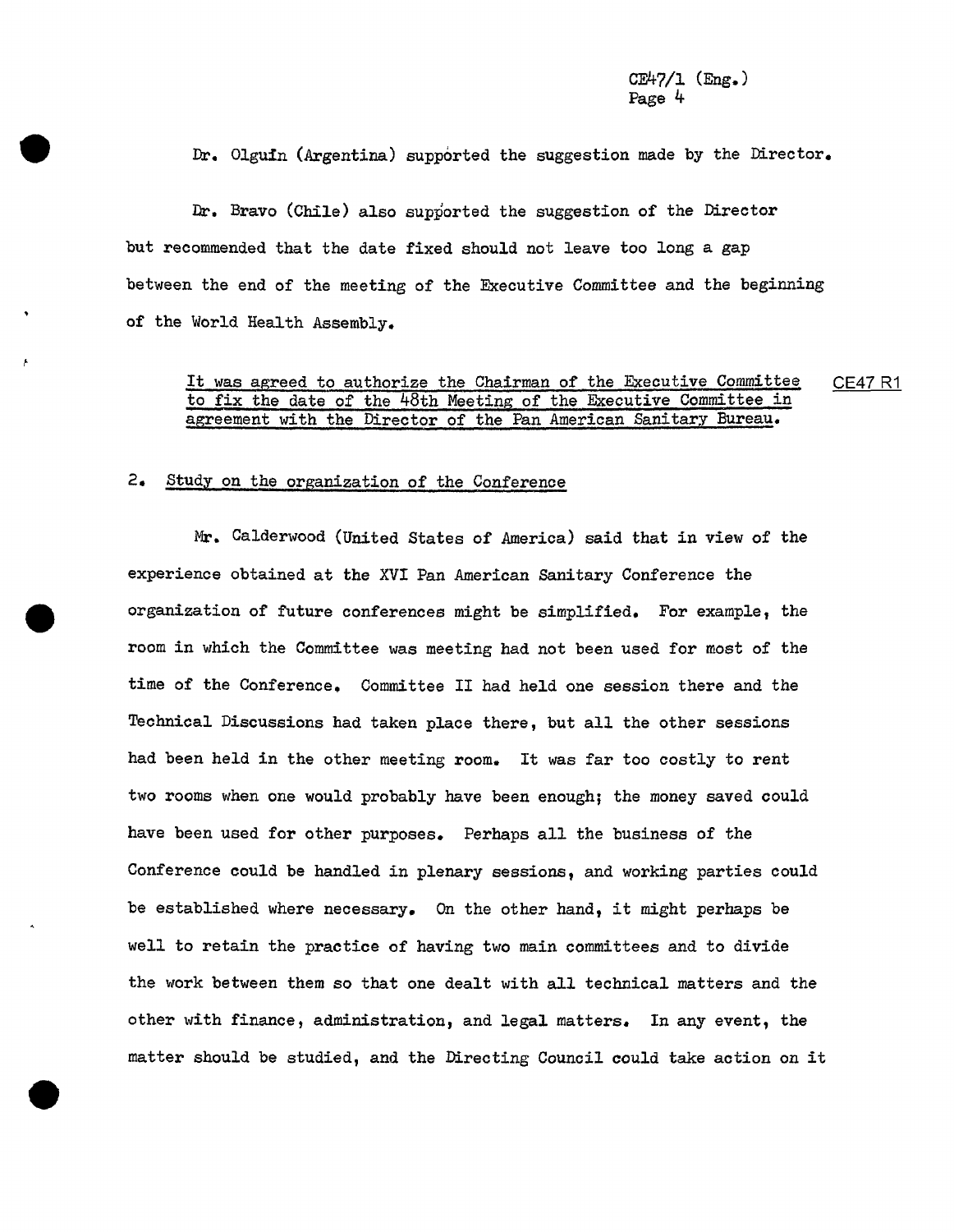before the next Conference, to which its recommendations would have to be submitted. Some doubts had been expressed at the XVI Conference about whether the practice of choosing the officers of the Conference at the meeting of the heads of delegations was consistent with the constitutional provision about election by secret ballot, and so forth; all such questions relating to the organization of the Conference should be examined.

It would be recalled that it had been necessary to change the Rules of Procedure so as to adapt them to the revised text of the Constitution, which the Directing Council had approved at its meeting in the preceding autumn. Although the new Rules of Procedure were an improvement, they nevertheless contained certain anomalies which should be corrected. For example, Rule 13 provided that the plenary sessions be devoted to matters of general interest and to the discussion and approval of the reports cf the various committees, whereas according to Rule 28 the establishment of committees was optional. Those two rules clearly had to be brought into conformity. The Rules of Procedure also provided that a Vice-President who was acting as Chairman should designate another member of his delegation to speak on his behalf in plenary sessions, yet it had been the practice for any delegate to speak in the plenary sessions regardless of whether he had been designated by the head of this delegation.

Such anomalies in the Rules of Procedure ought to be corrected. Consequently, he would propose a resolution inviting the Director to make a study of the Basic Documents with the view to simplifying the organization of the Pan American Sanitary Conference and to clarifying its Rules of Procedure.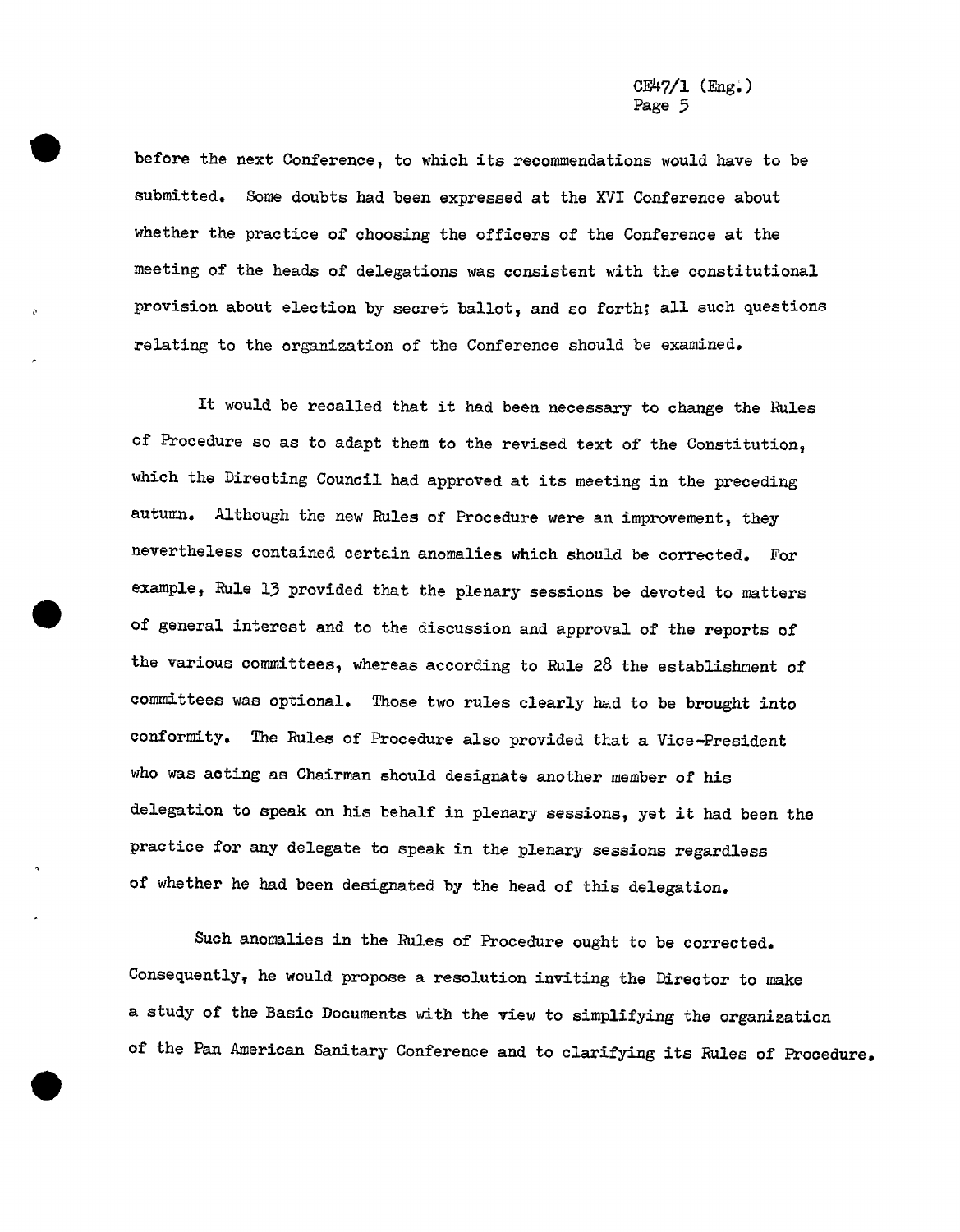Dr. QuirSs (Peru) expressed his agreement with the statement by the Representative of the United States of America. There was a series of points that needed to be revised, in particular concerning the election of the Director, for although the Rules of Procedure stated that the election would be secret, the fact of the matter was that before the election was held candidates were designated, which meant that the election was not secret.

Dr. Bravo (Chile) also supported the proposal of Mr. Calderwood since there was a number of small details in the Rules of Procedure that needed to be cleared up. A good example was the procedure to be followed when the President and Vice-President absented themselves from the meeting; another was the arrangements for replacing members of the General Committee. At the recent Conference, that had been ad hoc since there was no rule of procedure covering the point.

Dr. Olguin (Argentina) also stressed the importance of the proposal made by Mr. Calderwood and said that situations had arisen during the Conference that made it advisable to adopt new procedures or to change existing ones so as to make the machinery of the Conference as perfect as possible.

He stressed the financial aspect mentioned by the Representative of the United States of America and the importance of examining those points in the organization of conferences whose modification might lead to a reduction in the cost of such meetings. Nevertheless the measures adopted should maintain the authority of the Conference as far as possible.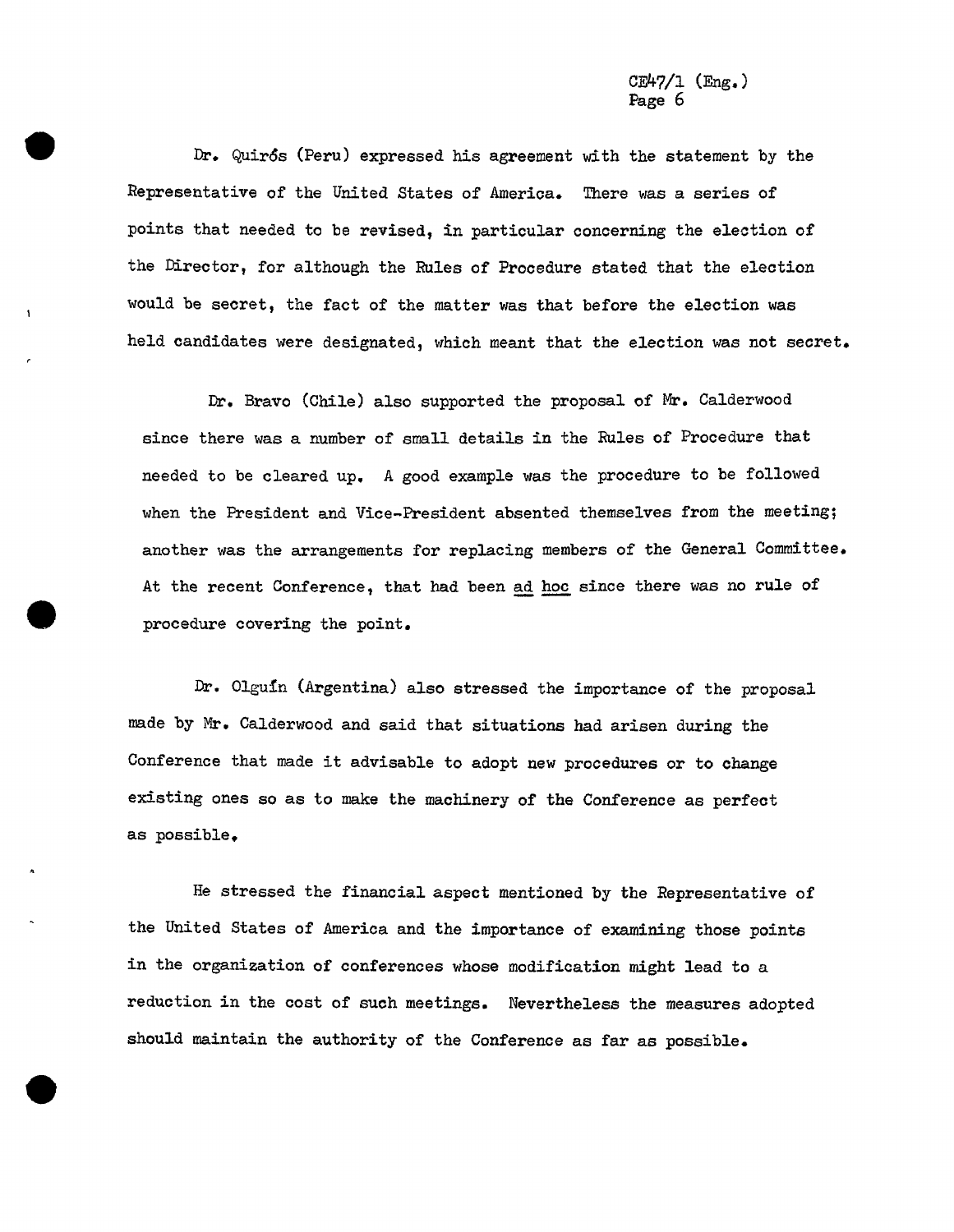Dr. Horwitz (Director, PASB) said that it would be helpful if the Representative of the United States of America would formulate his resolution in very concrete terms, since if the administration were to undertake a study of that type, it would need clear terms of reference. It appeared that what was being asked for was a revision of the Conference organization in the light of experience obtained at the X**V**I Conference\_ in order to eliminate certain anomalies of procedure and practice.

Mr. Calderwood (United States of America) said that he had formulated his proposal in broad terms so as to allow other members of the Committee or other delegates to the Conference who had ideas on how to simplify the organization of the Conference or who had discovered what they considered to be anomalies to express their points of view. The study he had in mind would be limited to those two points; it would cover not all the Basic Documents, i. e. the Rules of Procedure of the Directing Council or the Executive Committee or the Constitution but only those provisions of the Basic Documents that referred to the organization of the Conference. That was one thing. The second would be to supress such anomalies as might be found in the Rules of Procedure. He had already mentioned some and would submit to the Secretariat a list of the rules which in his opinion needed re-examination. There would be time for that since the study did not have to begi**n** immediately.

Dr. Teran (Costa Rica) suggested that the meeting should be suspended so that the representatives could get together with the Representative from the United States of America and come to an agreement on which Rules of Procedure the Committee wanted to have reviewed.

i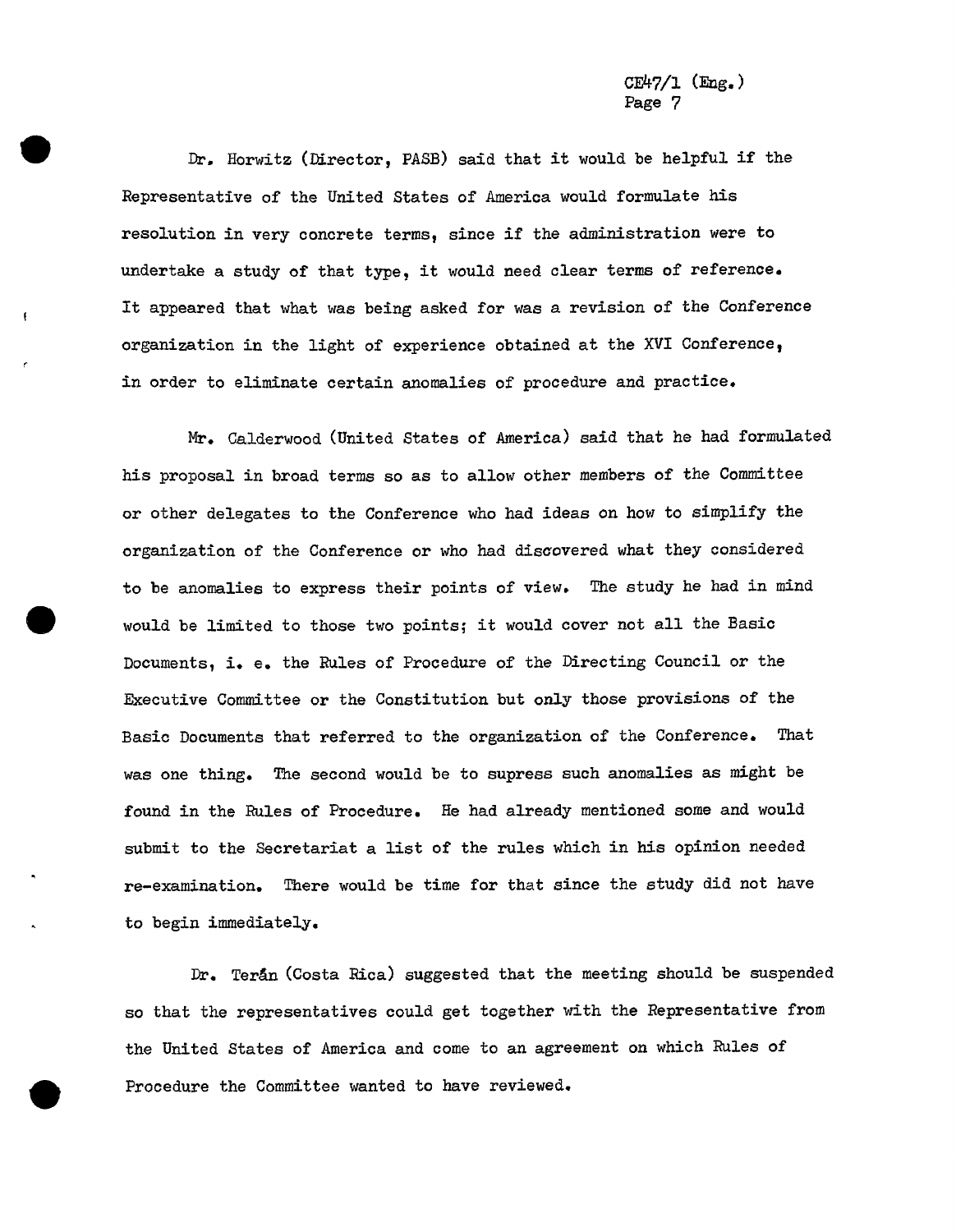Dr. Bravo (Chile) supported the proposal of the Representative of Costa Rica.

#### It was so agreed.

¢ When the session was resumed, Dr. SAnchez Vigil (Nicaragua) said that in view of the magnitude of the problem and the complexity of the task the meeting did not have enough time to take a decision in the matter which, because of its importance, should be examined by all the Governments and not merely by the Executive Committee.

Mr. Calderwood (United States of America) said that the Director should initiate a study with two purposes in mind: one, to simplify the organization of the Conference; the other, to clarify the Rules of Procedure by removing any anomalies and improving a few of the Rules. To facilitate the task, the Governments should be asked to submit observations and suggestions during the next 12 months. The Director would then have two or three more years in which to make the study and have the Executive Committee and the Directing Council act upon it before the Conference in  $1966$ .

After that explanation, Mr. Calderwood read the following text · prepared during the recess: "The Executive Committee, (1) Requests the Director to undertake a study of the pertinent provisions in the Basic Documents with a view to simplifying the organization of the Pan American Sanitary Conference and clarifying its Rules of Procedure; (2) Requests the Director to invite the Governments of the Organization to submit comments and suggestions before the next meeting of the Directing Council in 1963 in order to facilitate this study."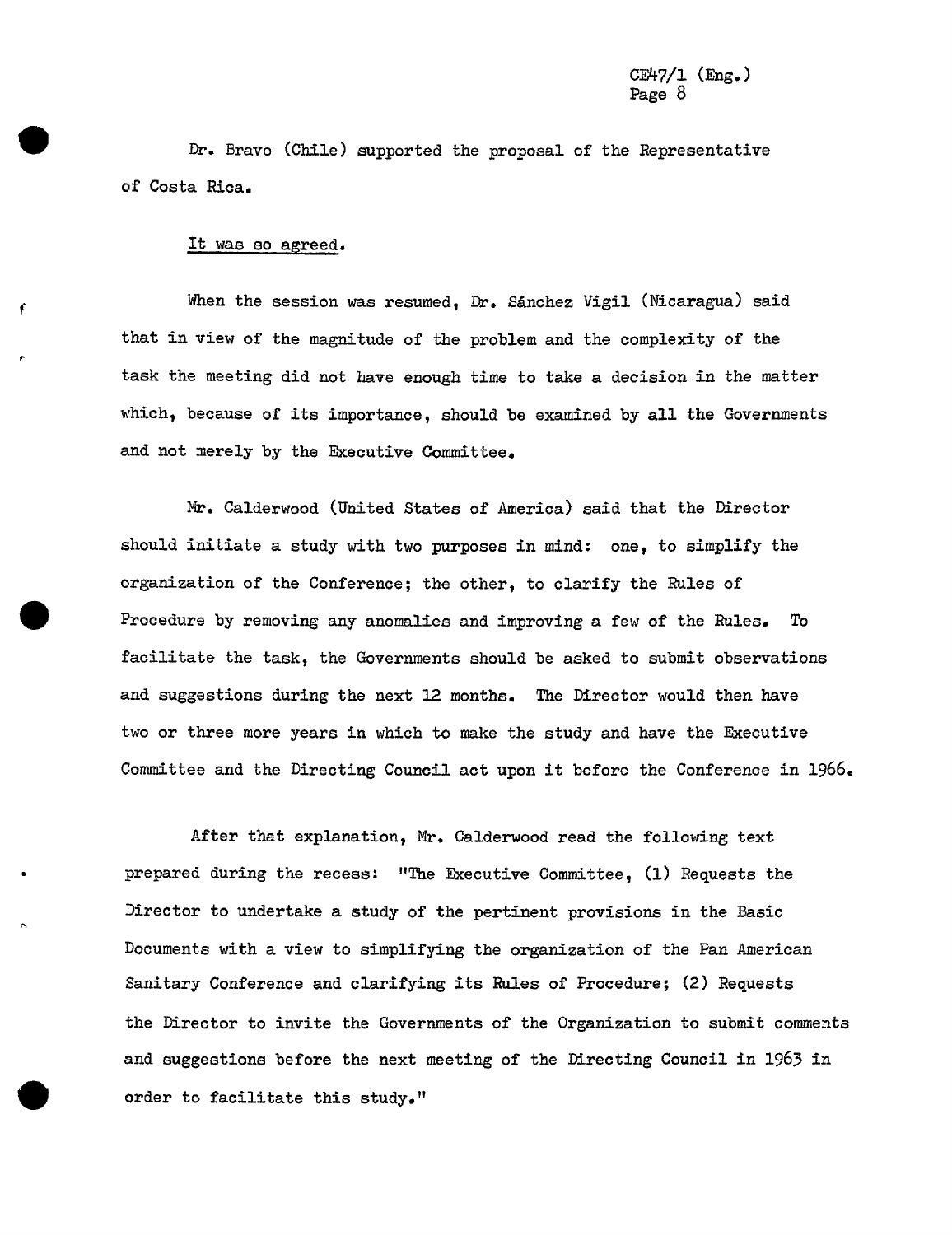Dr. Horwitz (Director, PASB) said that he had asked the Representative of the United States of America to clarify his proposal, since in the form in which it had been submitted initially, it did not provide the Secretariat with sufficiently clear terms of reference; furthermore, it was necessary, in his opinion\_ to have the opinion of a consid**e**rable number of the Governments about the points in the machinery of the Conference and the pertinent Rules of PI'ocedure they dee**m**ed it advisable to modify.

The study proposed would be made, but since, as he had said, he considered it most advisable to have the opinion of the Governments, he was going to send out a circular letter in the next few weeks. Memories of the Conference were still fresh and that fact would make it possible to have opinions more quickly. The Bureau would obtain the background information in that way and would submit a preliminary report t**o** the appropriate Governing Body.

It was so agreed.

 $\mathcal{L}_{\mathcal{L}}$